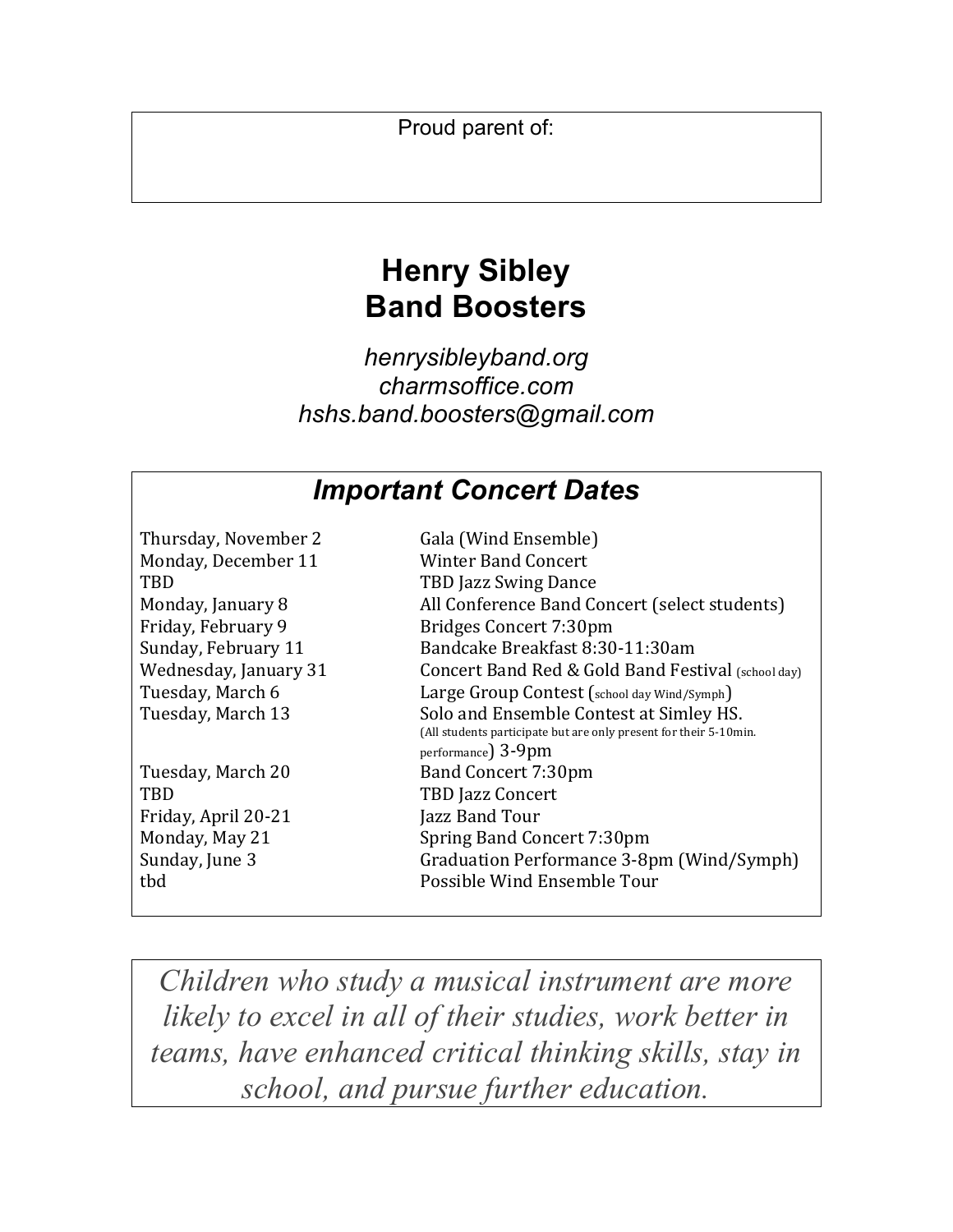# **Private Lessons with the Sibley Studio Teachers**

Sibley band students have the amazing opportunity to take private lessons with professional musicians at a discounted rate! Read about our wonderful lesson teachers at *henrysibleyband.org* please click on the, *Our Instructors* tab.

Lessons are offered **every week** or **every other week** and are provided during band class. We encourage students to fundraise to earn money to pay for their lessons.

### **Private Lessons = \$25**

Weekly private lessons are the best possible option for a student's musical growth and development.



. *"The number one priority of the band boosters is to provide a lesson program that is all inclusive for our students."*

*If your child would like to take lessons and they need a booster supported lesson pick-up a booster lesson form in the band area or on www.henrysibleyband.org under FORMS. Please indicate if you need a full or partial scholarship. Scholarship forms should be returned to Ms. Powers.* 

### *Registering for lessons*

Sign up on the lesson sheet in the music area or email your request to Ms. Powers.

*Donate to the lesson program by visiting www.henrysibleyband.org and click DONATE!*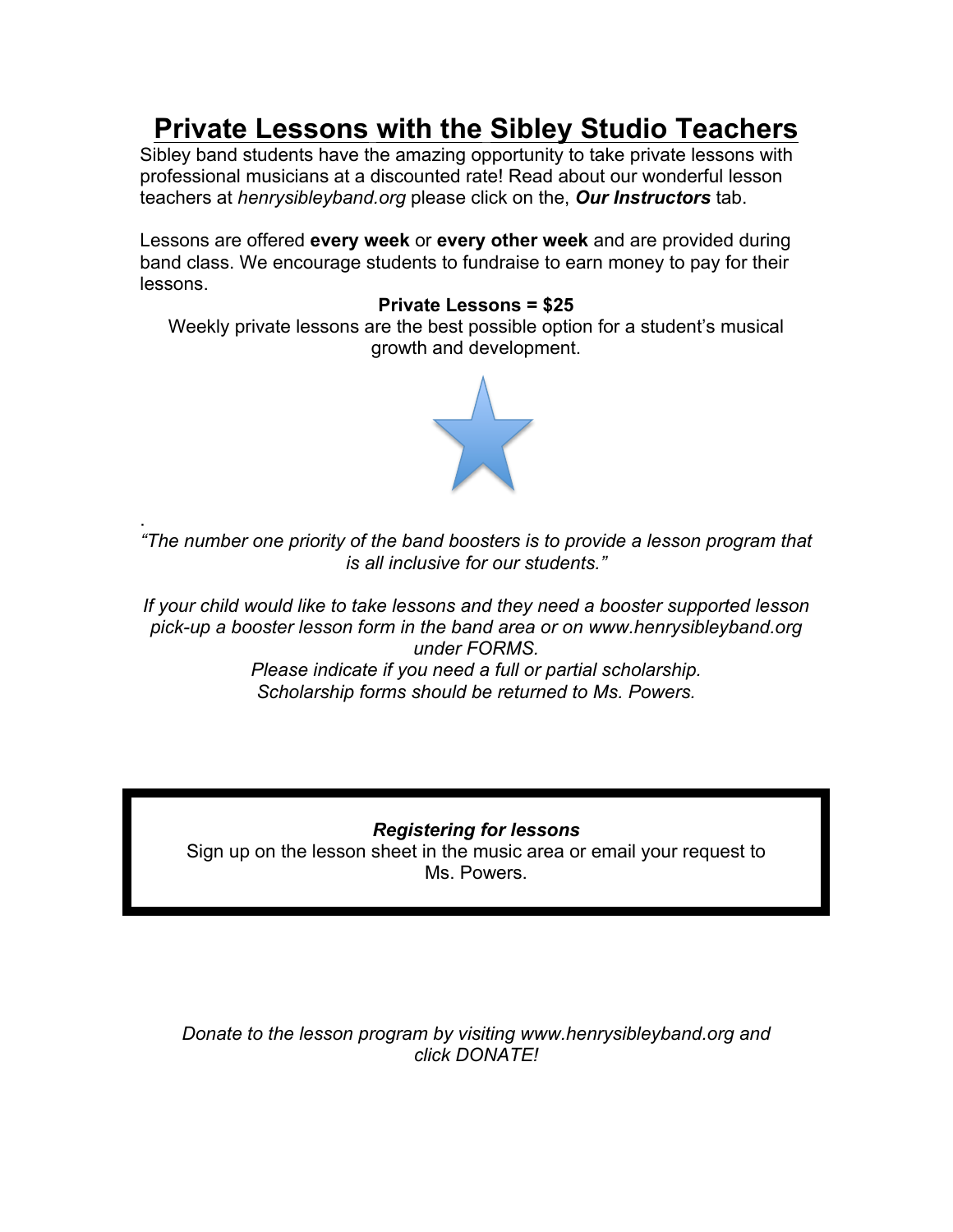## **Opportunities for Sibley Band Students**

### **Sibley Marching Band (SMB)**

*SMB is the hidden jewel of Henry Sibley High School! Most students in SMB value marching band as the most significant and meaningful experience of their high school experience. We are extremely proud of the rich tradition of marching band at Sibley. SMB has a few rehearsals in February and March. Rehearsals increase in April and May. In June, SMB has several rehearsals, a two-night overnight band camp, weekend overnight competitions and some weekday competitions. In July, SMB performs at a 3 parades and this year will be the MN representative in the National Independence Day Parade in Washington D.C. SMB concludes by mid-July. (See Charms for tentative schedule).* 

> SMB was the Class AA Champion in 2013 & 2014 and the Class AAA State Runner Up in 2015, 2016, & 2017

### *This is a MUST HAVE experience!*

*Activity fee = \$125 paid through fee pay. Booster fee on charms = ranges from \$385-\$450.* 

*Taught by Amy Powers and a team of approximately 8-10 coaches.*

### **Jazz I**

*Jazz I is the auditioned jazz ensemble at Sibley. This band meets some Monday evenings and every Thursday and Friday morning September – April. Jazz I has several performances throughout the school year. Boys wear tuxes and girls wear the red jazz dresses for performances. Jazz I will attend the Eau Claire*  Jazz April 20 & 21. There will be a fee associated with the trip. All students will *need a copy of the Articulate Jazz Musician book, available on Charms. Activity fee is \$85 payable on Fee Pay, \$31 music fee payable to on Charms. Taught by Amy Powers and Steve Truran.*

### **Jazz II & Jazz III**

*Jazz II and Jazz III are open to all musicians. Jazz II meets on Wednesdays and Jazz III meets on Mondays each at 7:35am-8:15am from September - March. We encourage all students to participate in these ensembles! If your child plays piano, guitar, bass, drum set, trumpet, trombone or saxophone, they can play those instruments in Jazz. If your child plays a different instrument we will find a way to make this work for your student! Jazz II & III students wear black pants and their black band polo for performances. If there is enough interest from Jazz II & III students, we will attend the Eau Claire Jazz Festival April 20 & 21. There will be a fee associated with the trip. Jazz II & III participation fee is \$103 and should be paid on CHARMS.*

*Taught by Amy Powers and Steve Truran.*

### **Jazz Combo**

*Jazz combo is an extension of jazz band with a strong focus on improvisation skills. These musicians will perform at various events and at the Eau Claire Jazz Festival. Combo runs September - April and is lead by Steve Truran. Combo fee = \$103 payable on Charms.*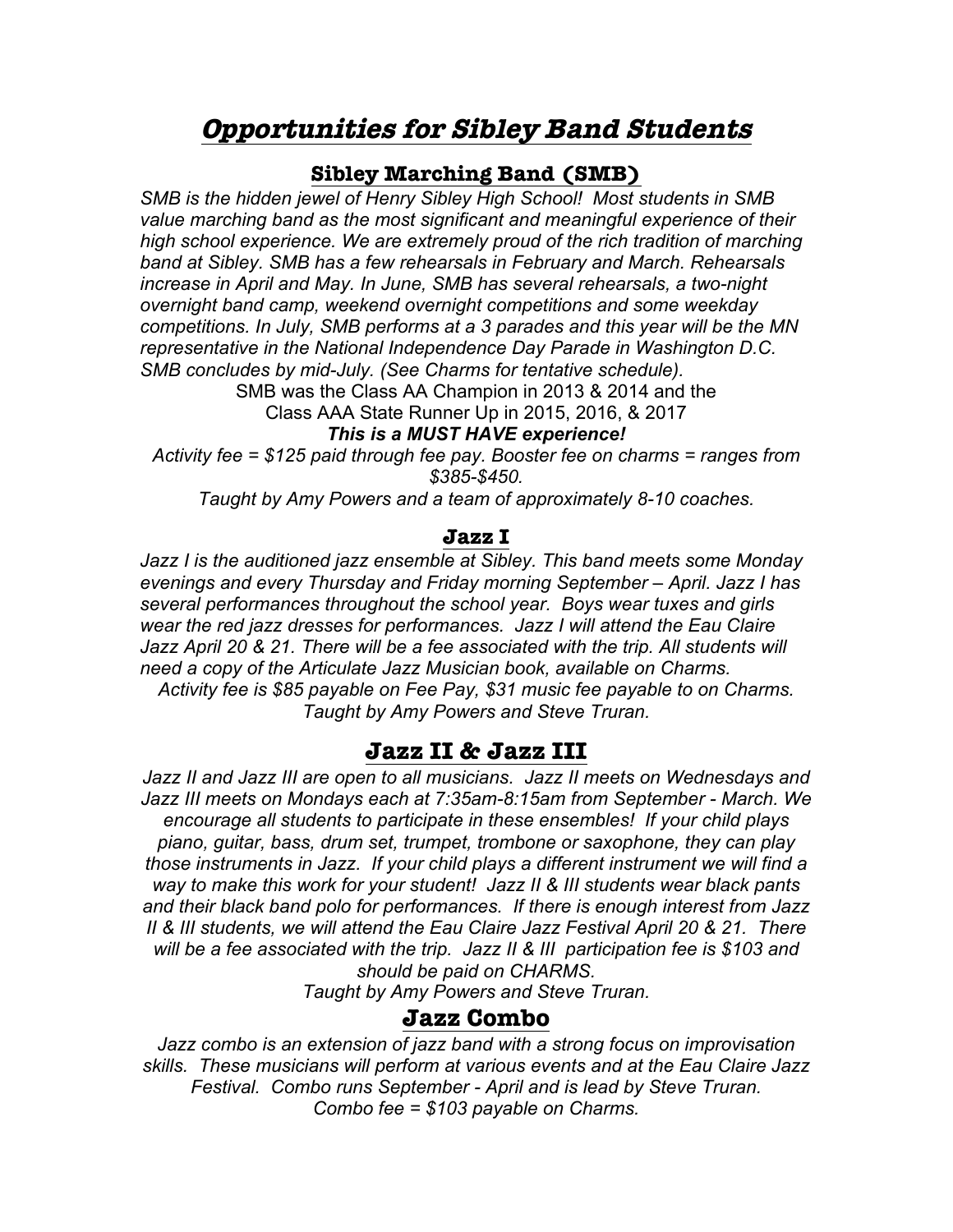## **Winter Drumline (WDL)**

*This year our WDL is a non-competitive team made up of marching drums and front ensemble instruments like marimba, vibes and piano. WDL is both a musical ensemble and an athletic team. WDL is open to percussion and piano students as well as students who want to learn percussion instruments. The students prepare a five- minute show that is performed on a gym floor. This year, the WDL will perform at boys and girls basketball games. They will also make an appearance at a few Minnesota Percussion Association shows and perform in judged exhibition. Preparation is Nov-Jan and performances are mostly January and February. School activity fee = \$85. Booster fee = \$350. Instructed by Josh Iberg and Elise Borman*

## **Winter Guard (WG)**

*Winter color guard is a competitive pageantry arts team that includes flags, rifles, and dancers. This team is open to both girls and boys grades 8-12 and is open to students outside of the band program as well as students from area schools. The team prepares a five-minute show that is performed on a gym floor. WG competes with other teams throughout MN and WI. Preparation is Nov-Jan, competition are in February and March. The Sibley Winter Guard has been State Champion 3 of the last 5 years!*

*Booster fee = \$615*

*Instructed by Mike Andrle, Carle Ruemmele and Becky Zoellner*

## **Pep Band**

*Students can volunteer to play at various sporting events. The pep band plays at football games and winter basketball and hockey games. Sibley is one of the only schools in the area that keeps pep band as optional and not tied to the students' band requirements. We do hope that students will participate in pep band when they are available but we do not require this as part of their grade (other than Homecoming). Students do receive extra credit for their participation in Pep Band.*

*Instructed by Amy Powers*

### **Band Council**

*Band council is made up of volunteer students from the band who are committed to serving and leading the band program. These students help run various band events and they are a connection between students and a bridge between Ms. Powers and the band kids. Band Council has working meetings over the lunch hour. Any student who wants to serve is welcome to be on the Band Council.*